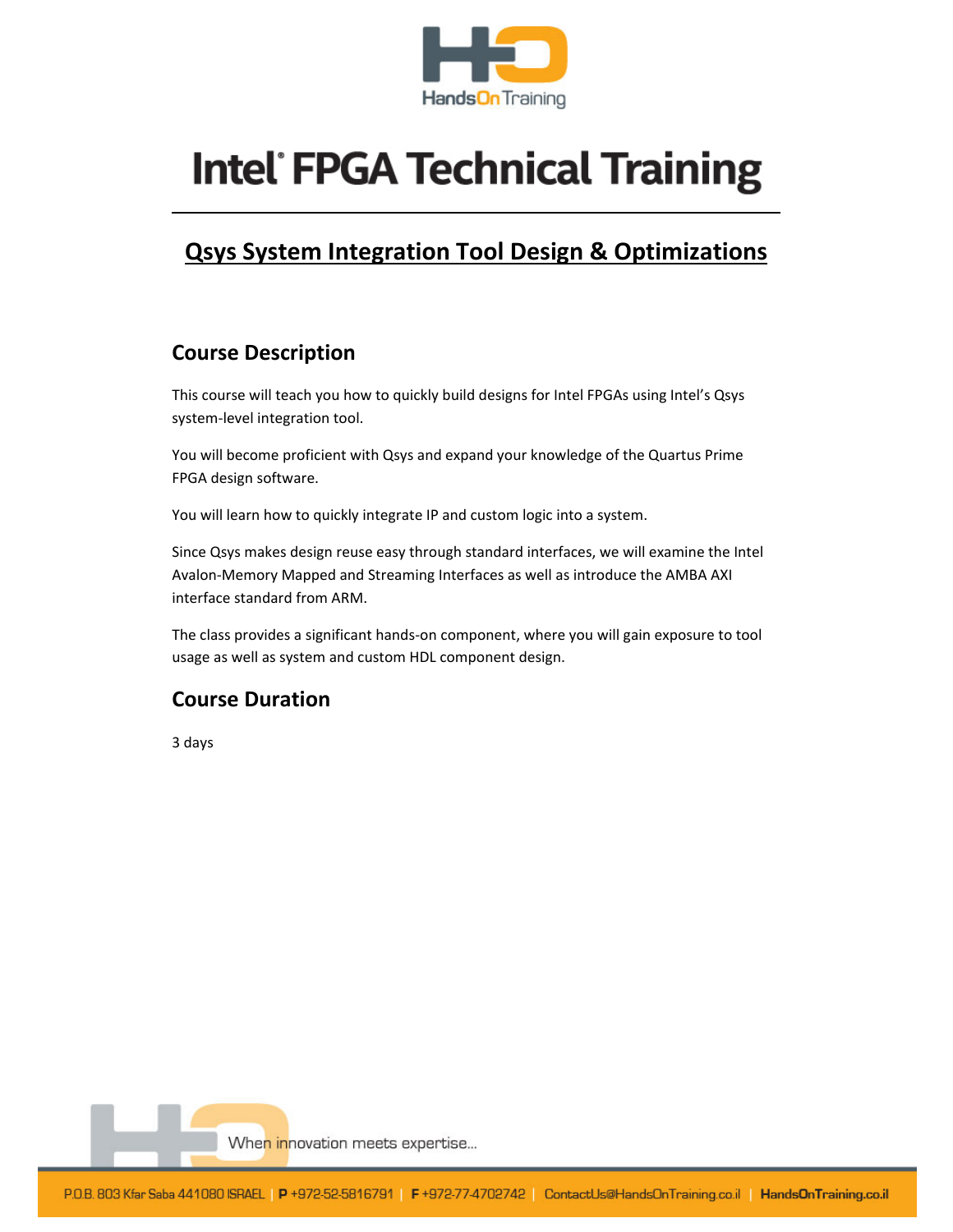

### **Goals**

- 1. Build digital systems in the Qsys tool
- 2. Integrate the files generated by Qsys into the Quartus Prime design flow
- 3. Create custom components with Avalon‐MM and Avalon‐ST interfaces and integrate them into your system
- 4. Test custom components and entire systems with the Avalon Verification Suite in the Modelsim‐Altera
- 5. Perform in‐system control & debugging with System Console
- 6. Optimize systems to maximize performance and help close timing
- 7. Customize components using Tcl
- 8. Exploit Qsys hierarchical capability to add flexibility & scalability to your design

## **Intended Users**

FPGA engineers who would like to use Qsys to build simple & complex systems on chip

## **Previous Knowledge**

Intel FPGAs architecture

Quartus Prime software

ModelSim

VHDL/Verilog

## **Course Material**

- 1. Simulator: Modelsim
- 2. Synthesizer and Place & Route: Quartus Prime
- 3. Course book (including labs)
- 4. Terasic C5G Cyclone® V GX Starter Kit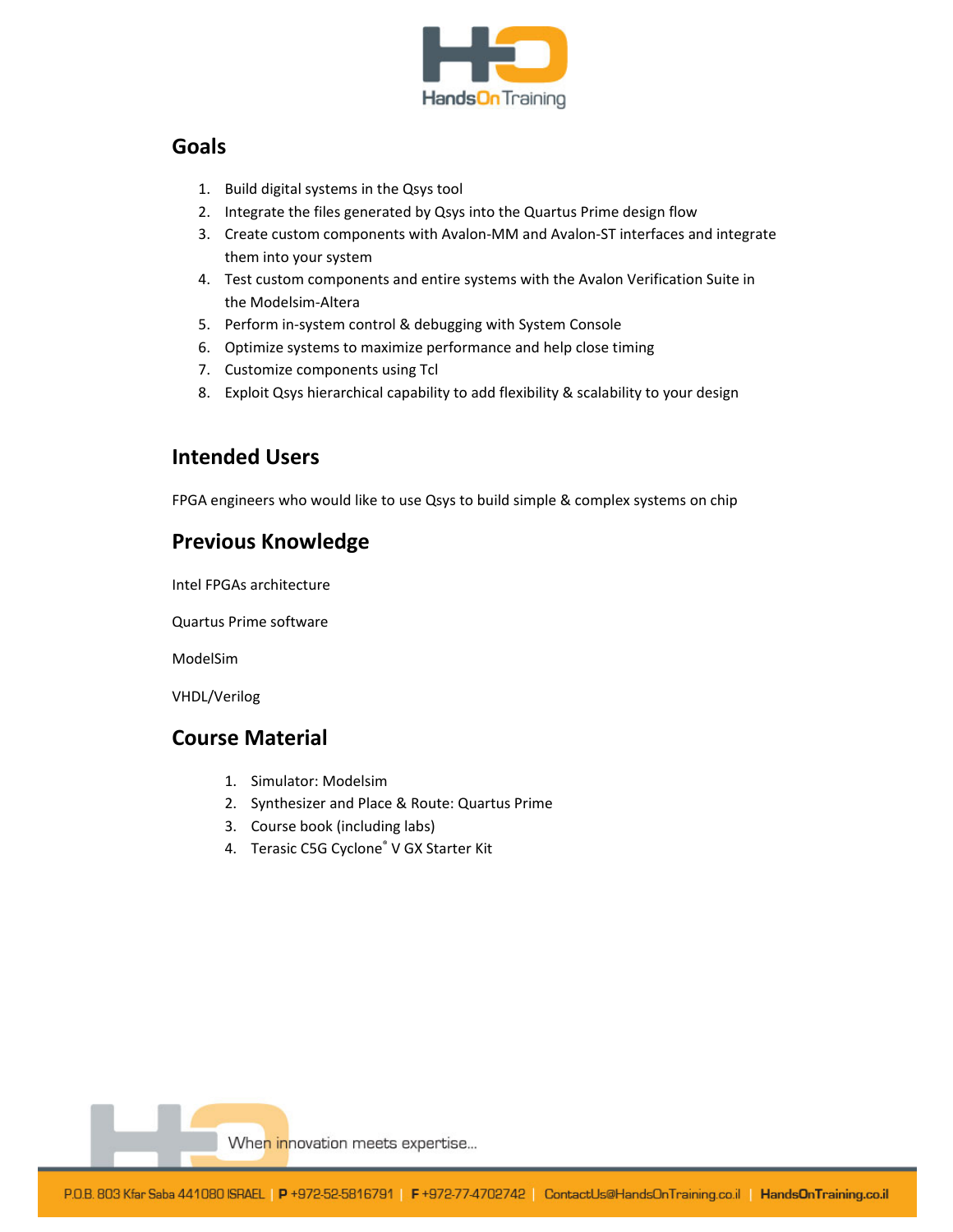

## **Table of Contents**

# **Day #1**

#### **Introduction to the Qsys System Integration Tool**

#### **What is Qsys?**

- o Traditional system design
- o Automatic interconnect generation
- o Qsys benefits
- o Target Qsys applications
- o Qsys vs SOPC Builder
- o SOPC Builder systems in Qsys

#### **Qsys UI**

- o Component library
- o System contents
- o System inspector
- o Address map
- o Clock settings
- o Project settings
- o Generation
- o HDL example
- o Messages
- o Other useful Qsys commands

#### **Using Qsys in FPGA Design Flow**

- o FPGA hardware design flow
- o Additional Qsys verification support
- o Qsys system generation

#### **Qsys Files**

- o Qsys source files
- o Qsys output files

#### **Lab #1: Introduction to Qsys Design Flow**

#### **Introduction to Qsys Interconnect**

- o Qsys interconnect architecture
- o Qsys supported standard interfaces (Avalon, AXI)
- o Qsys interconnect implementation
- o Arbitration priority
- o Enables simultaneous multi-mastering
- o Qsys memory-mapped packet format
- o Packetized interconnect vs latency
- o NoC architecture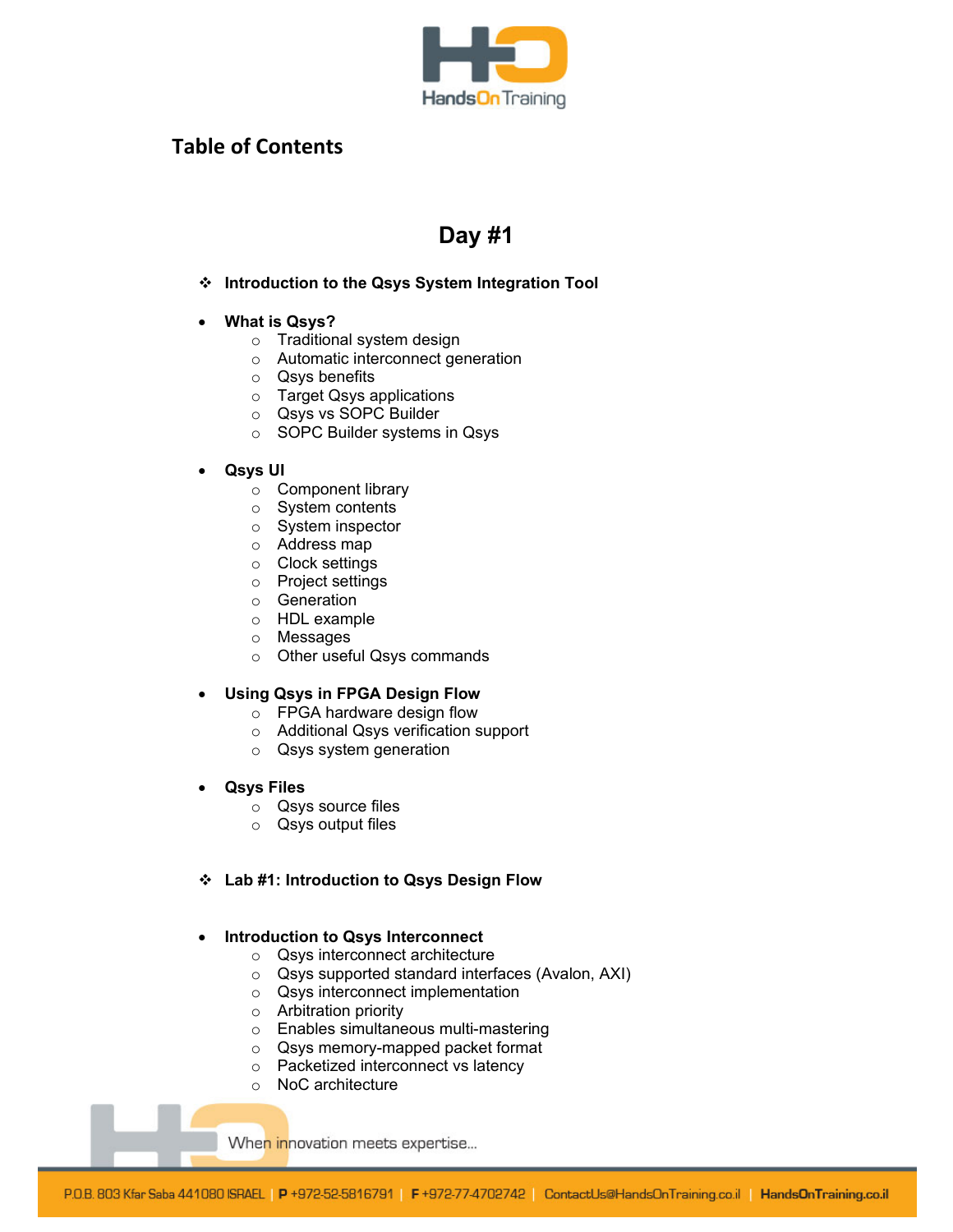

- o Master network interface
- o Slave network interface
- o Pipelining
- **Using Qsys IP** 
	- o Qsys standard interfaces for IP
		- **Clock**
		- Reset
		- Avalon-ST
		- Avalon-MM
		- **Avalon-C**
		- Avalon-TC
		- AXI
	- o **Qsys IP** 
		- **•** Component library parameter editors
		- **Basic components**
		- Streaming components<br>• Memory components
		- Memory components
		- **Tristate components**
		- **Bridge components**
		- High-speed interface components
		- **Processor components**
- **Lab #2: Using Qsys IP**

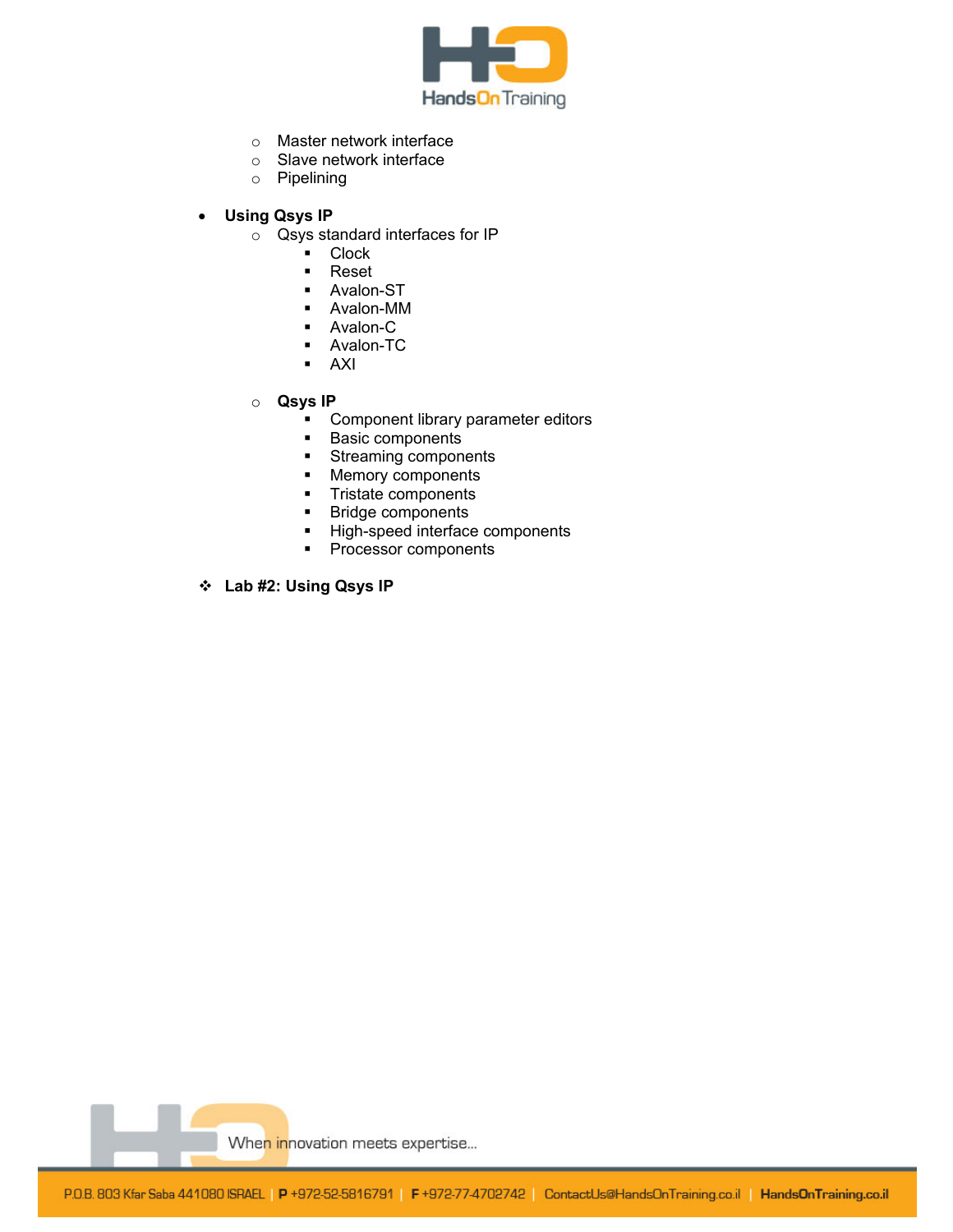

# **Day #2**

- **Custom Components, Processor Interfaces & Verification**
- **Creating Custom Components** 
	- o Custom components interconnect
	- o Example custom components
	- o Component editor
- **Processor Interfaces** 
	- o Interfacing FPGA with external processors
	- o Memory mapped interface
	- o High-speed serial interfaces
	- o Good use of SPI/Avalon master bridge
	- o Using the NIOS II processor
	- o Using the SoC devices
- **Lab #3: Build a Data Path Hardware System in Qsys that Incorporates Custom Logic**
- **Lab #4: Add Control Plane to the Design and Test the System**

#### **System Integration with Qsys**

- o Avalon verification suite
- o Application Programming Interface (API)
- o Avalon verification suite testbench
- o Clock source BFM
- o Reset source BFM
- o Avalon-MM BFMs & API
- o Avalon-ST BFMs & API
- o Avalon-MM/ST monitors, testbenches and API
- o AXI verification IP
- o Component verification system
- o System verification
- **Lab #5: Testing Custom Components with BFMs**
- **Lab #6: Testing the System with BFMs**